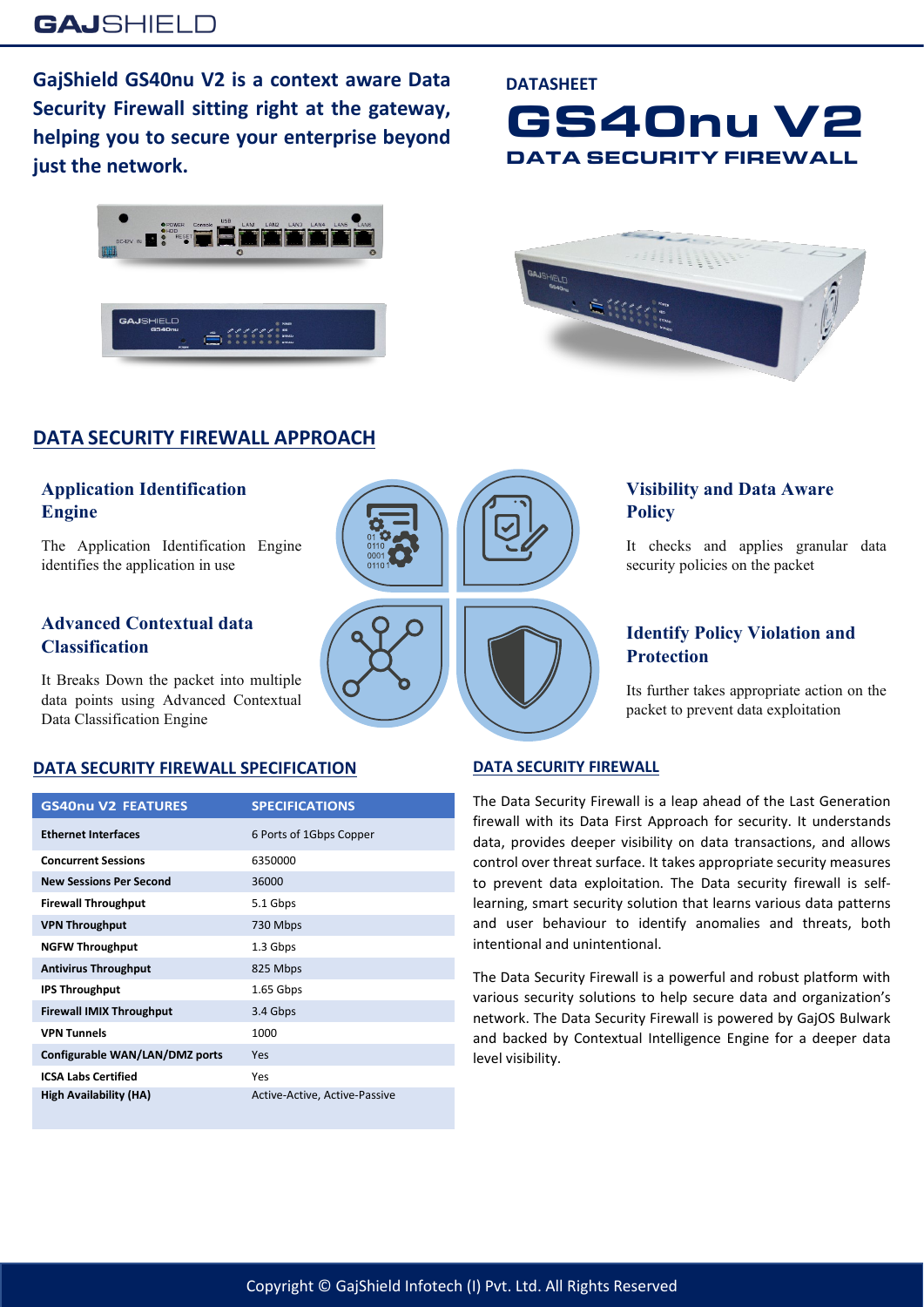#### **DATA SECURITY FIREWALL**

- Application Identification Engine
- Advance Contextual Data Classification Engine
- Apply Visibility and Data Aware Policy
- Identify policy violation and protect against data exploitation

#### **DATA LEAK PREVENTION**

- Network based data leak prevention
- Prevent data leak on G Suit, Office 365, Popular Social Media, Web etc.
- Protect business critical data
- Scan for Data Leak on all outbound communication
- Alert on Data Security Policy violation
- Block Password Protected zip and PDF file uploads
- Block file uploads based on File Content, file type and size
- Time scheduling for DLP policies
- Visibility on Information sent as attachments on popular Webmail, Blogs, web uploads, SaaS, etc.

#### **CONTEXTUAL VISIBILITY**

- View Content of mail for Gmail, Outlook, Office 365, Rediff, Yahoo etc.
- Visibility of data transaction over HTTP, HTTPS, SMTP, SMTPS-SSL & Web Chats
- Data Transaction on SMTP mail, popular Web Mail and browser-based SaaS application
- View attachments attached with the mail
- View webmail draft attachments information
- visibility of evasive applications like P2P and Skype application accessed by users
- Identifies Who is accessing, which application,
- Visibility of application usage and data transaction on application
- Data transfer reporting (By Host, Group & IP Address)

#### **DATA TRANSACTION LOG:**

- Log of Data sent through
	- Web
		- Browser based SaaS
	- **SMTP** mails
	- Network
- Data Transaction logs from HTTP, HTTPS, SMTP, SMTPS-SSL & Web Chats
- Log Data context of the Popular webmail sites such as Gmail, Office 365, Yahoo and Rediff mail including To, CC, BCC, subject, body of the mail and attachment.
- Archive all types of file uploads on popular websites
- Mail archiving on SMTP & SMTP-SSL

#### **REPORTING**

- Identify the most bandwidth consuming users
- Identify application misuse and bandwidth abuse
- Identify work or non-work-related browsing
- Intrusion events reports
- Policy violations reports
- Virus reporting by User and IP Address
- Separate reporting for BYOD devices.
- Email alerts for Admin activity
- Application Traffic, Total Traffic, Application set and application detail

#### **DATA CONTROL**

- Control on Critical Data outflow
- Monitor/block & alert for data transactions on popular web-based emails like Gmail, Office 365, Yahoo, Rediff and Corporate web mails hosted on Gmail, Office 365, Yahoo, Rediff and social media platforms
- Accessing web mails in read only mode
- Entire internet in read only mode
- Block Context based application usage based on:
	- emails sender
	- **•** recipient
	- subject & content
	- File attachments type
	- File attachment size
- User wise allow/block file transfer

#### **POLICY CONTROL PLANE**

- Quick action based on data security dashboard learnings
- Data Security Policies for user and user group
- Data Security Policies for IP address and IP group.
- Flexible Generic rules matching for Http header and Http Content
- Context based Data Security policy
- Content keyword-based data leak prevention policy
- user wise policies for accessing web mails like Gmail, Office 365, Yahoo and Rediff, web chats for Gmail hangout chat and Facebook webchat, social networking site Facebook & SMTP mail
- user wise policies to block content in body, subject of the popular web-based emails like Gmail, Office 365, Yahoo and Rediff
- Mail rules for Popular webmail sites like Gmail, Office 365, Yahoo and Rediff to match mails on Subject, From, To, CC, BCC, Msg Body, Msg Body Size, Attachment Text, Attachment Name, Attachment Size, Total Attachment Size, Attachment Type with a wide range of matching option. (is, is not, contains, does not contain, begins with, ends with)

#### **POPULAR WEB CHAT SECURITY**

- User wise allow/block web chat
- Live Chat Monitoring
- User wise allow/block file transfer
- User based web chat Archiving

#### **VPN CLIENT**

- IPsec compliant
- Inter-operability with major IPsec VPN Gateways
- Supported platforms: Windows 98, Me, NT4, 2000, XP, Vista, windows 7 & 10

#### **INTRUSION PREVENTION SYSTEM**

- Signatures: Default (25000+), Custom signatures
- Policy Based IPS, Anomaly Detection
- Automatic real-time updates & e-mail notification
- P2P applications signatures

#### **ENTERPRISE CLOUD**

- Visibility & Control over internet as well as secure access to corporate network
- Enforcing of security policies on roaming users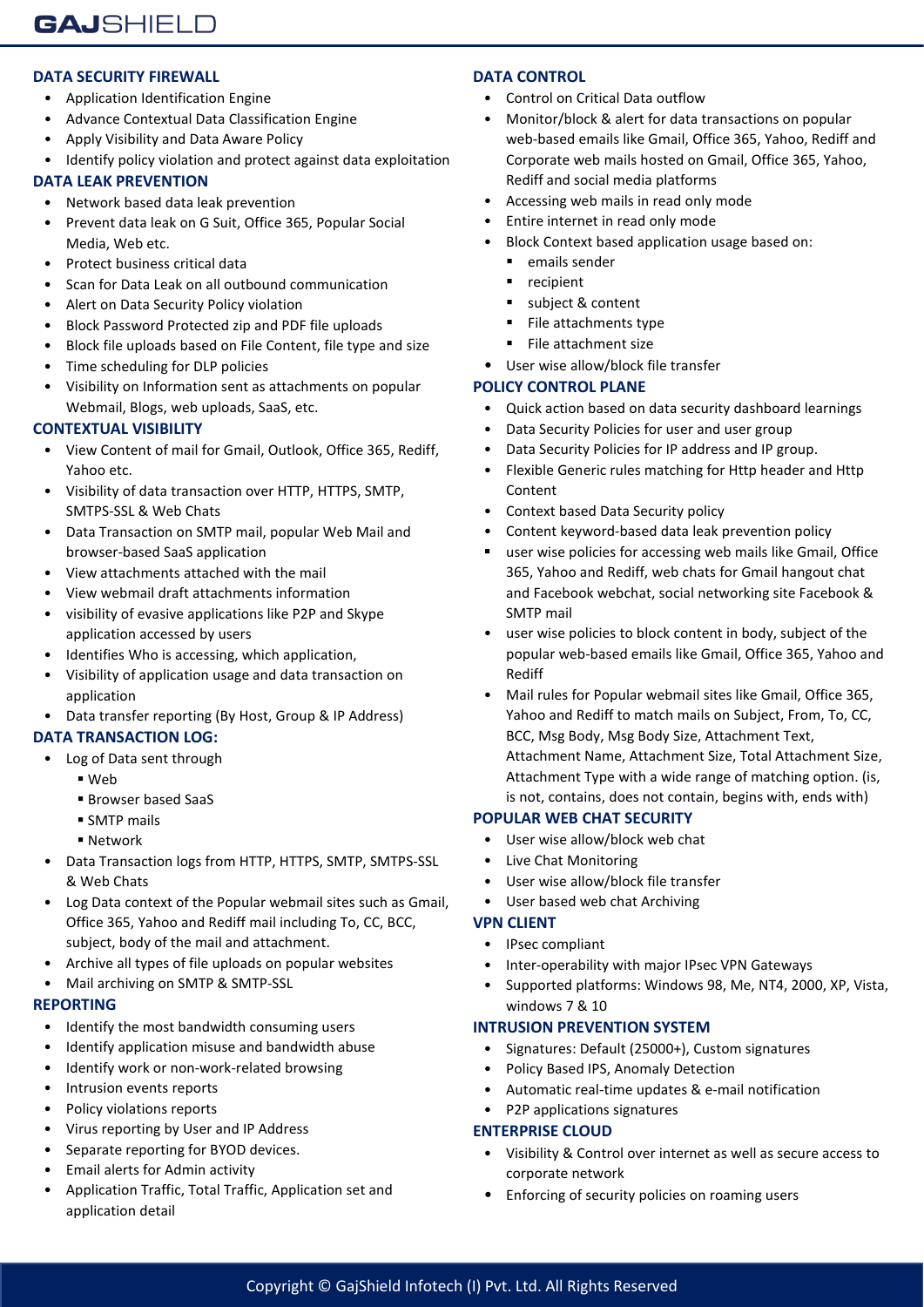#### **NETWORKING**

- Transparent Mode, Route Mode, Layer3 Bridge mode
- Static IP Address, PPPoE, DHCP support
- Policy based Multiple Link Auto Failover
- Policy based Load balancing
- Policy based routing based on Application and User
- DDNS/PPPoE Client
- Policy based NAT, Port Address Translation
- HTTP Proxy Mode, Parent proxy support
- IPv6 Ready
- Dynamic Routing: RIP v1& v2, OSPF
- Multicast Forwarding

#### **BANDWIDTH MANAGEMENT**

- Application and User based Bandwidth allocation
- Prioritize, shape or Limit bandwidth
- Priority based bandwidth allocation
- Multi WAN bandwidth reporting

#### **VIRTUAL PRIVATE NETWORK – VPN**

- IPsec, SSL, L2TP, PPTP
- Encryption 3DES, DES, AES
- Hash Algorithms MD5, SHA-1, SHA-2
- Authentication Pre-shared key, Digital certificates, Xauth
- IPsec NAT Traversal
- Site to Site VPN Supported 1000
- Client to Site VPN Supported 1000
- SSL VPN Peers Supported 1000
- Dead peer detection and PFS support
- Diffie Hellman Groups 1,2,5,14,15,16
- External Certificate Authority support
- Export Road Warrior connection configuration
- Domain name support for tunnel end points
- Hardware Token: RSA, Vasco
- VPN connection failover

#### **GATEWAY ANTI-SPAM**

- Multiple spam classification
- Image-based spam Filtering
- Recurrent Pattern Detection on POP3, SMTP & SMTPS-SSL
- Independent of Content, Format, Language
- Real-time Blacklist (RBL), MIME header check
- Filter based on message From, To, Subject
- Subject line tagging
- Zero-hour Virus Outbreak
- Quarantine folder for Spam

#### **GATEWAY ANTI-VIRUS**

- Zero-hour Virus protection
- Inline HTTP, HTTPS, FTP, SMTPS-SSL, SMTP, POP3, IMAP scan
- Virus, Worm, Trojan Detection & Removal
- Spyware, Malware, Phishing protection
- Automatic Real Time virus signature database update
- Scan by file size

#### **AUTHENTICATION**

- Support for multiple authentication schemes simultaneously
- Local database, Windows Domain Control & Active Directory Integration
- External LDAP/RADIUS/TACAS+ database Integration
- RSA, VASCO secure tokens

#### **ADMINISTRATION**

- Two-factor Authentication support
- Web-based configuration wizard
- Role-based administration
- Upgrades & changes via Web UI
- On Appliance Analytics
- Graphical real- time and historical monitoring
- Email notification of reports, viruses and attacks
- Syslog support
- Web GUI (HTTPS)
- Command Line Interface (Console, SSH)

#### **HIGH AVAILABILITY**

- Active/Active & Active/Passive with state synchronization
- Stateful Failover
- E-mail Alert on Appliance Status change

#### **STATEFUL INSPECTION FIREWALL – ICSA CERTIFIED**

- UserSense UTM Policy combination of User, Source,
- IP and Service
- Policy based single window control for Firewall, DLP, BYOD,
- URL Filtering& Application Control.
- Anti-virus, Anti-spam, DLP and Bandwidth Management
- Access Scheduling
- Policy based Source & Destination NAT
- H.323 NAT Traversal, 802.1q VLAN Support
- DoS, DDoS, Syn Flood Attack prevention
- Policy creation based on BYOD
- Security Intelligence IP, URL, Domain. Passively Detect End Point, IOC Intelligence

#### **APPLICATION FILTERING**

- Control and Visibility of Layer 7 Applications
- Protects your Corporate users as well as BYOD devices
- Inbuilt Application Categories
- 5000+ Applications Signatures
- Schedule-based access control
- QoS Control over Layer 7 Applications

#### **URL FILTERING**

Copyright © GajShield Infotech (I) Pvt. Ltd. All Rights Reserved

- Inbuilt Web Category Database
- Categories: Default (85+)
- URL, keyword, File type block
- Mime type blocking
- Protocols Supported HTTP, HTTPS
- Block Malware, Phishing, Pharming URLs

• Recurrent Pattern Detection on POP3, SMTP & SMTPS-SSL

• Independent of Content, Format, Language • Real-time Blacklist (RBL), MIME header check • Filter based on message header, size, sender, recipient,

- Block Java Applets, Cookies, Active X
- URL Exempt/White List

• Malware Protection • Multiple spam classification • Image-based spam Filtering

> subject line tagging etc. Zero-hour Virus Outbreak • Anti-botnet security

• Quarantine folder for Spams

#### **ADVANCED THREAT PROTECTION** • Ransomware Protection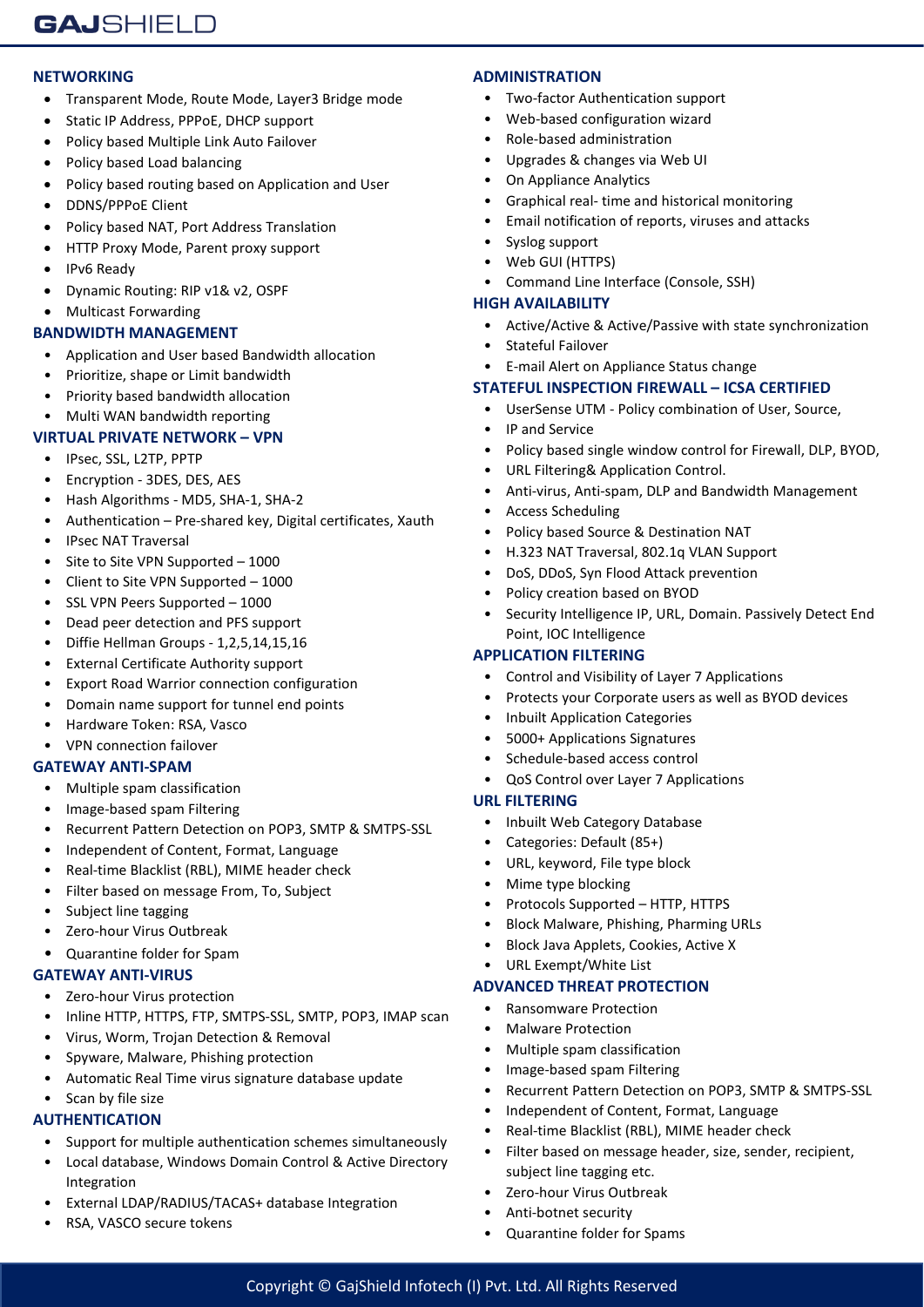# **GS40nu V2 Hardware Specifications**

#### **Specifications**

| <b>CPU Processor</b> | Intel multicore                                                                                                                                                                                                                 |
|----------------------|---------------------------------------------------------------------------------------------------------------------------------------------------------------------------------------------------------------------------------|
| <b>Power Option</b>  | Input Voltage-100 -240V AC, Output Voltage 12V DC                                                                                                                                                                               |
| Noise level          | Normal Frequency: 50-60Hz, Frequency Variation: 47Hz to 63 Hz                                                                                                                                                                   |
| Storage              | 500GB SSD / 500GB HDD                                                                                                                                                                                                           |
| Interface-External   | Button: Power & Reset<br>$\bullet$<br>LED: Power/HDD/Ethernet<br>$\bullet$<br>2 x USB 2.0 port<br>$\bullet$<br>$1 \times$ USB 3.0 port<br>$\bullet$<br>1 System console port<br>$\bullet$<br>6 x Gbps copper ports<br>$\bullet$ |
| <b>Dimensions</b>    | 165mm x 105.5mm x 43 mm<br>٠                                                                                                                                                                                                    |
| Environment          | Operating temperature: 0°C - 40°C<br>$\bullet$<br>Storage temperature: -10°C - 70°C<br>$\bullet$<br>Operating humidity: 5% - 95%<br>$\bullet$                                                                                   |

#### **Solutions**